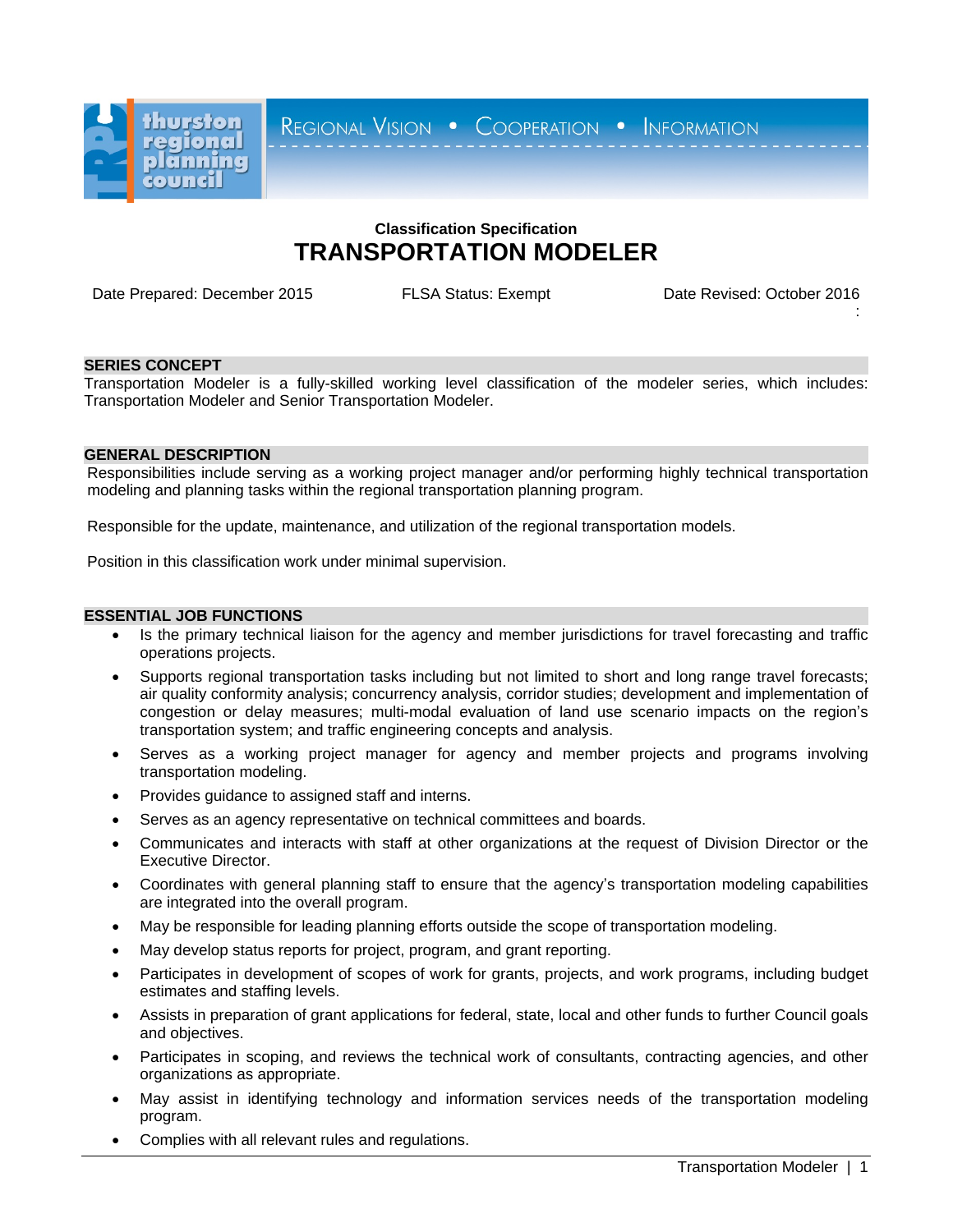- Provides technical support for appointed committees, workgroups, and stakeholder groups on transportation modeling issues.
- Responds to public inquiries with transportation-related data and information.
- Prepares and presents oral and visual reports to Council, committees, community groups, and private organizations.
- Prepares written reports and model documentation for other professionals, policymakers and lay audiences.

# **OTHER JOB FUNCTIONS**

Performs other related duties as assigned.

# **DISTINGUISHING FEATURES**

Positions assigned to the Transportation Modeler classification are distinguished by the in-depth knowledge and technical ability in the principles and practices of transportation modeling. This classification is responsible for exercising independent, sound professional judgment in solving complex problems.

# **WORKING CONDITIONS**

Work is generally performed indoors in an office environment. Must maintain a level of physical and mental fitness necessary to perform the essential functions of the position.

# **EDUCATION & EXPERIENCE**

EXPERIENCE – MINIMUM:

- Three years of experience in the fields of transportation modeling and/or traffic engineering is required.
- A demonstrated knowledge of transportation planning and growth management concepts, along with hands on experience with the agency's current transportation modeling software (EMME and DYNAMEQ) is desirable.

### EDUCATION – MINIMUM:

Bachelor's degree in transportation engineering, transportation planning, urban planning, or a related field.

### PREFERRED:

A Master's Degree in transportation engineering, urban planning, or regional planning or related field. Ability to acquire a WA state professional engineering license

### OR SUBSTITUTING

Any demonstrated combination of experience, education, and certifications which provides the applicant with the required knowledge and abilities.

# **KNOWLEDGE AND ABILITIES**

Knowledge of:

- Project management principles and practices.
- Transportation modeling and related statistical software.
- General planning concepts and processes.
- Microsoft Office software for document, spreadsheet, and presentation preparation.